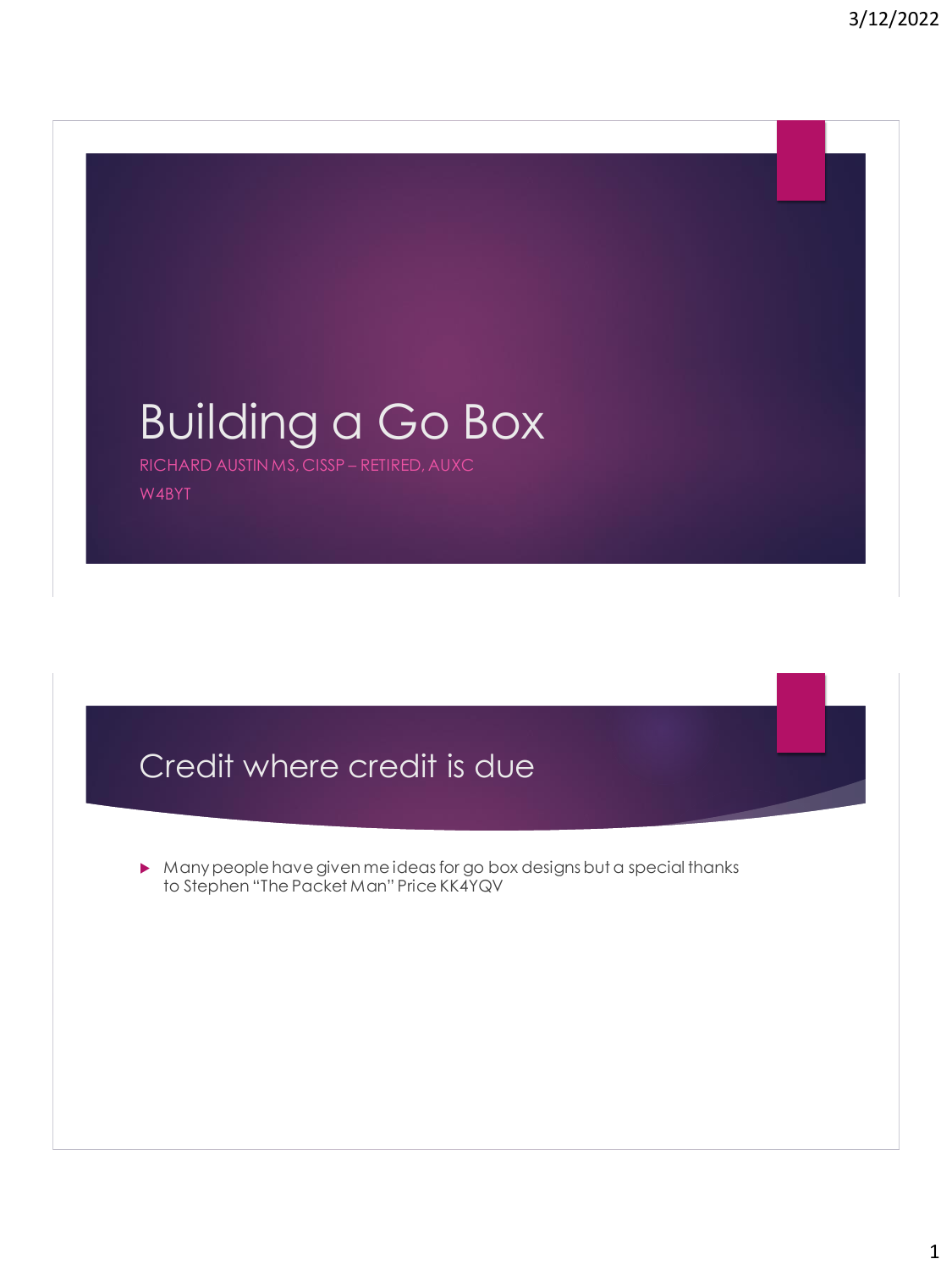## So what is a go box?

It's a portable radio station that is easily packed up and transported to an operating location.

## Go boxes can range from

- An ammo can with your HT, headset, spare batteries, etc.
- A full size communication truck.
- And everything in between.

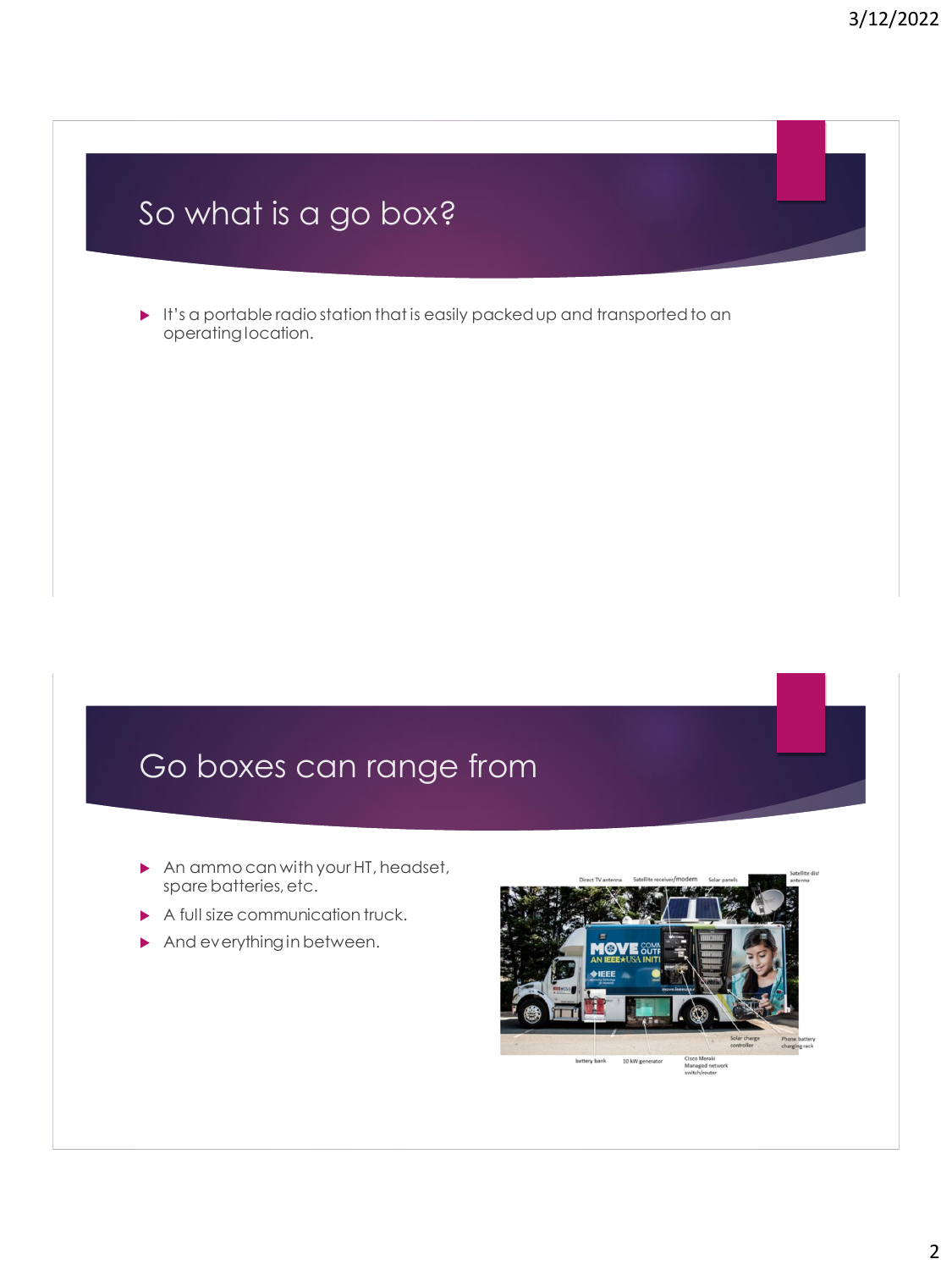#### Cardinal design rule #1

- ▶ You're going to have to carry it!
	- Sounds silly right? But when there's a quarter mile or five flights of stairs between the parking lot and the station location, it becomes rather important.
	- **Little luggage-case wheels don't roll on** muddy ground!
	- ▶ We'll come back to this disaster later.



#### Designing the station

- ▶ On which bands will you operate?
	- $\blacktriangleright$  HF, VHF, UHF?
- How will you operate? With a HT at a parade? From your car using your mobile radio? Complete deployable station?
- Which modes will you use?
	- Sound card digital?
	- ▶ Packet?
	- **DSTAR?**
	- $\blacktriangleright$  C4FM?
	- DMR?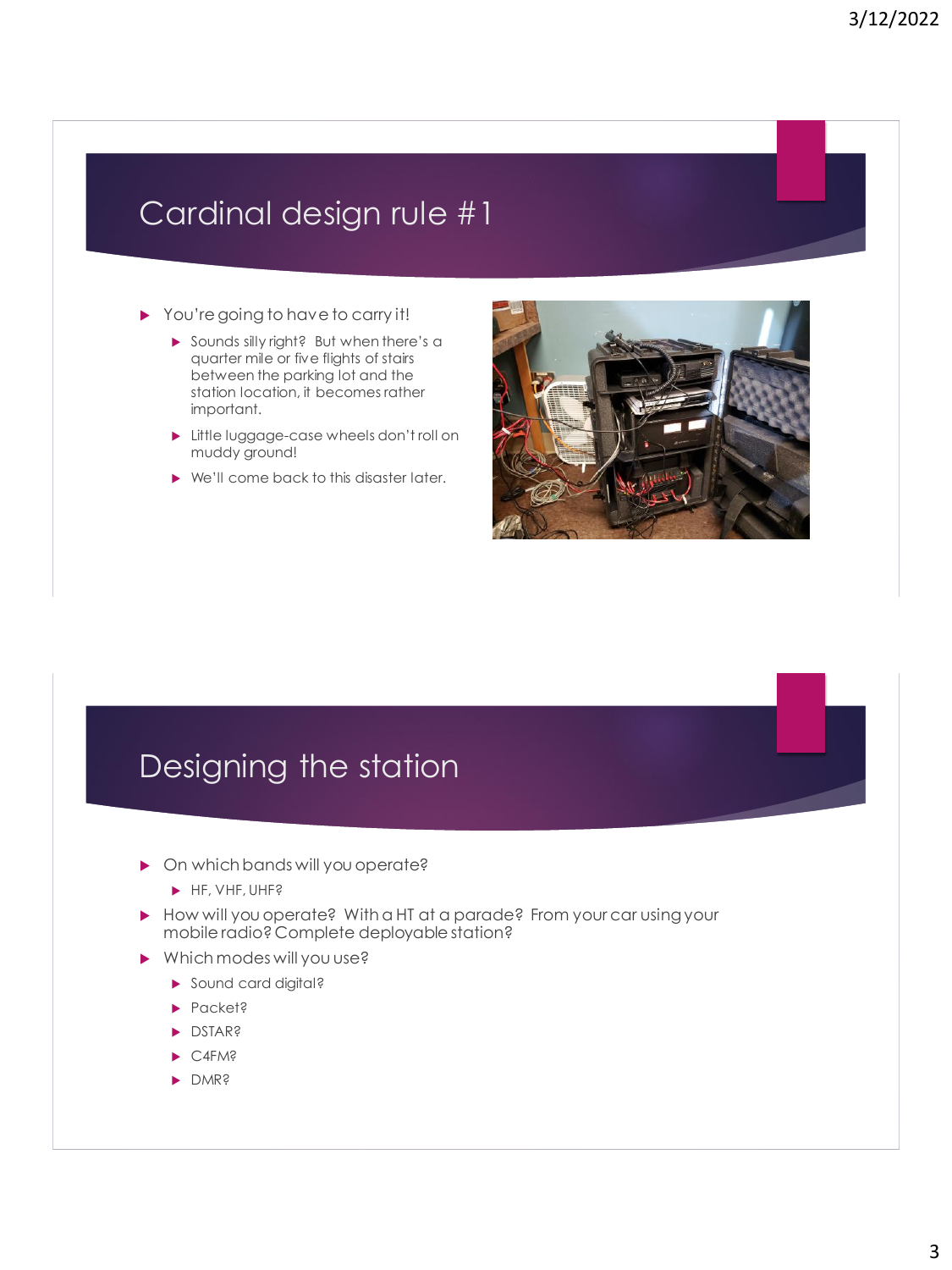## Sizing your equipment

- Equipment case heights are sized in rack units (1 rack unit equals 1 ¾ inches).
- Cases are 19 inches wide (standard rack width) and a full-size case is 16 inches deep.
- ▶ 4U is likely about as large as you want to go (remember rule #1).





- Your equipment will attach to rack shelves.
- For a 4U box, I'd recommend two but you can decide after you finish the layout.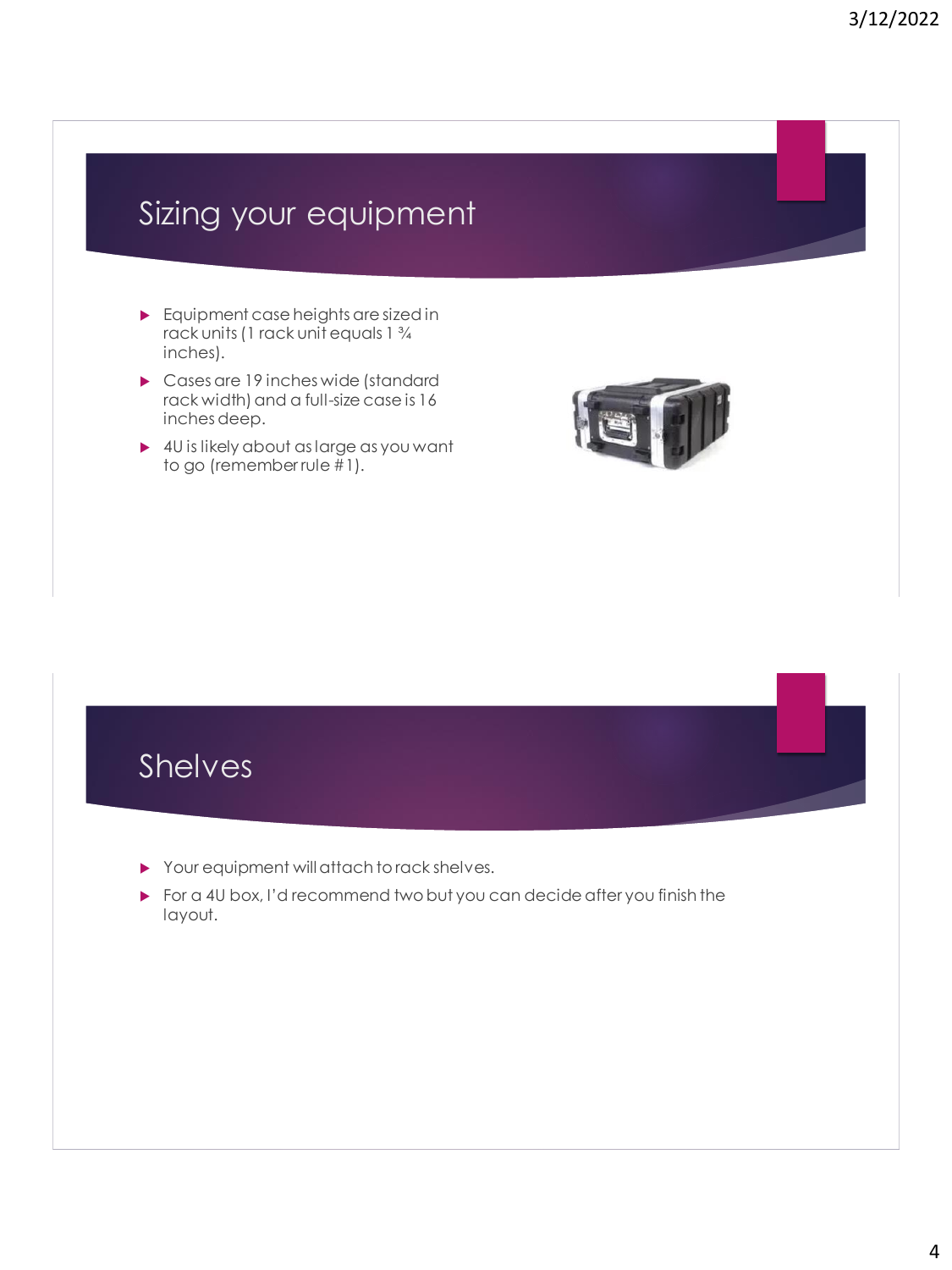#### How many boxes do you need?

- You can put all your equipment in one huge box but, remembering rule #1, you'll potentially be lugging radios you won't need on a given deployment.
- ▶ Consider having a "core function" box that covers the most common needs and an auxiliary box that covers the less common.

#### Layout your equipment

- After picking your bands and modes, prepare a list of equipment you will need and then get yourself a piece of poster board and lay out he front of your case on it.
- **Look at equipment specs and get dimensions for the ones you like.** 
	- $\blacktriangleright$  Cut out actual size paper models of each piece of equipment.
		- Don't forget to include the mounting bracket.
		- Allow space for connectors on sides of the unit.
		- DON'T skip this step!!
	- Arrange the equipment models on the case layout until you find an arrangement that suits you.
		- Use multiple shelves to provide more mounting space.
		- Doing this step with care prevents having to rebuild later!!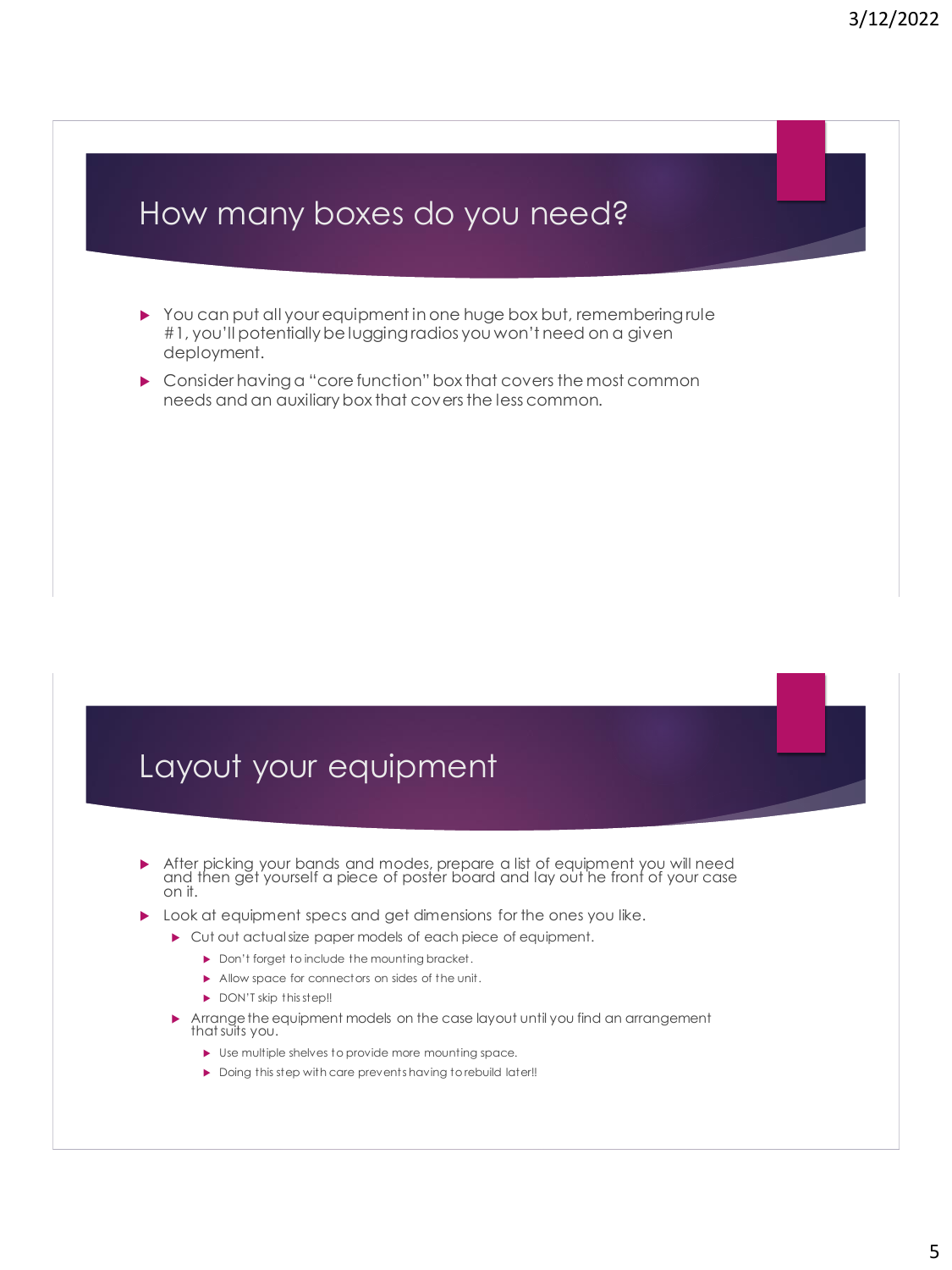#### Did you include accessories?

- If you're operating HF, did you include a HF tuner?
- ▶ Do you need a power / SWR meter?
- Did you include a USB hub?
	- If you're using a Signal Link, it will need to be a powered hub!
		- $\blacktriangleright$  Not kidding about this one!!!
- Did you include power distribution?
	- For multiple radios, you'll need a DC power distribution block.
- ▶ Did you include provision for cooling? Multiple radios in a confined space will generate a lot of heat.

#### Power – Internal or External?

- Your box will typically run from either a battery or a power supply.
- I'm a minimalist so power is external (just a single Anderson Power Pole connector on the back of the box) and I power it from battery or supply as the situation demands. You can go either way (it's your box after all).
- **The power supply should be a switching power supply!!!! Remember rule** #1.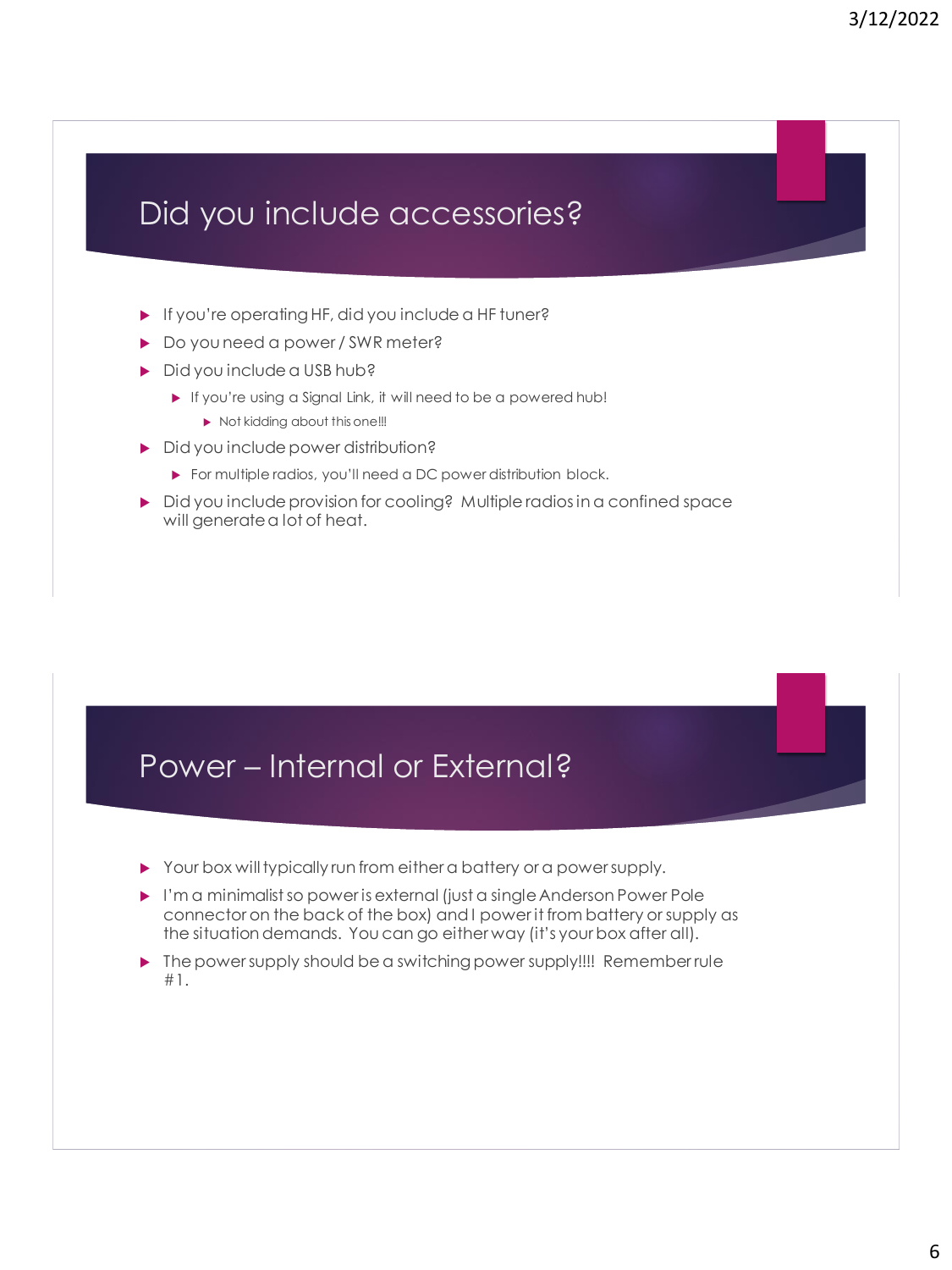## External Connections

- **Power**
- $\blacktriangleright$  Headphones / Headset it is noisy as heck in a command center so be prepared
- USB if you're operating digital modes, you'll need a way to connect your PC
- **Antennas**
- Ground some sites do require that radios be grounded (regardless of whether there is any need) so be prepared

#### Antenna Connections

- When using your own antenna, you know the connector type but you might need to connecting to a pre-existing antenna.
- Personally, I use BNC connectors on my boxes.
	- A handful of adapters allow me to connect to just about anything.
	- All my extension cables can be of one type BNC.
	- $\blacktriangleright$  The goal is maximum flexibility with minimum weight.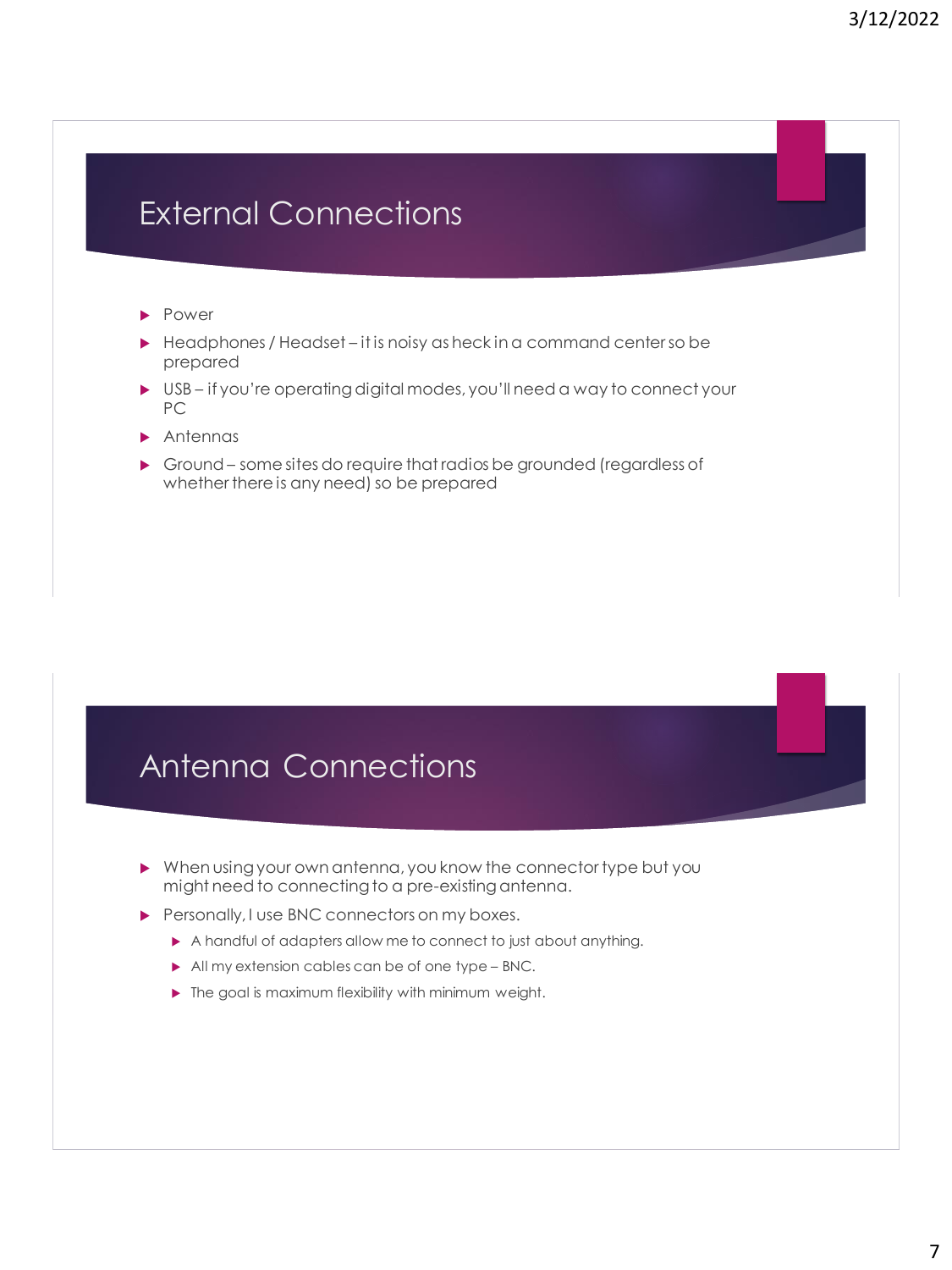#### Enclosed or open?

- Will you enclose the back of your case or leave it open?
	- Personally, I prefer enclosed as it looks neater and keeps Hammie Hambone from sticking his hand in there.
	- A ventilated back panel also makes a good place to mount a cooling fan.
		- ▶ Nothing fancy just a 4" computer case fan works fine.



- While many items have mounting brackets, some don't.
	- Gorilla double-sided tape works well.
- Remember that your box will be in many positions during transport so secure the internal wiring and make sure things can't flop around.
- $\blacktriangleright$  If you use multiple shelves, be careful of inter-shelf connections.
	- $\blacktriangleright$  They will complicate removing shelves for maintenance.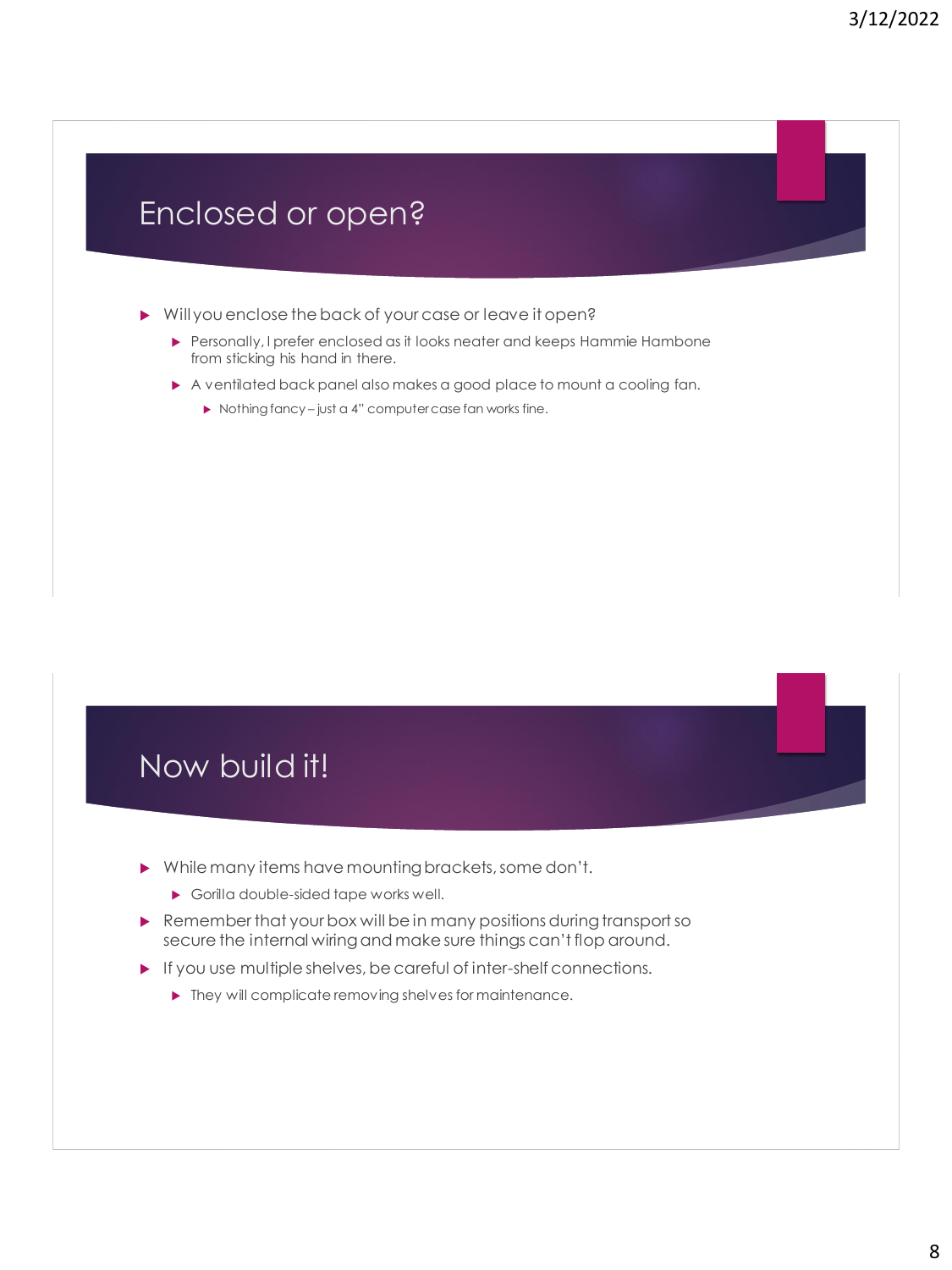## Critique this design



#### Accessory Kit

- **Figure 1** There are odds and ends in addition to your go box:
	- ▶ Headphones/headset
	- Power distribution block
	- Replacement fuses (Mr. Murphy rides shotgun on radio deployments as well)
	- Power supply (if needed)
	- **Interconnecting cables (antennas, USB, power)**
	- $\blacktriangleright$  Table for the operating position
	- Chairs
	- **>** Shelter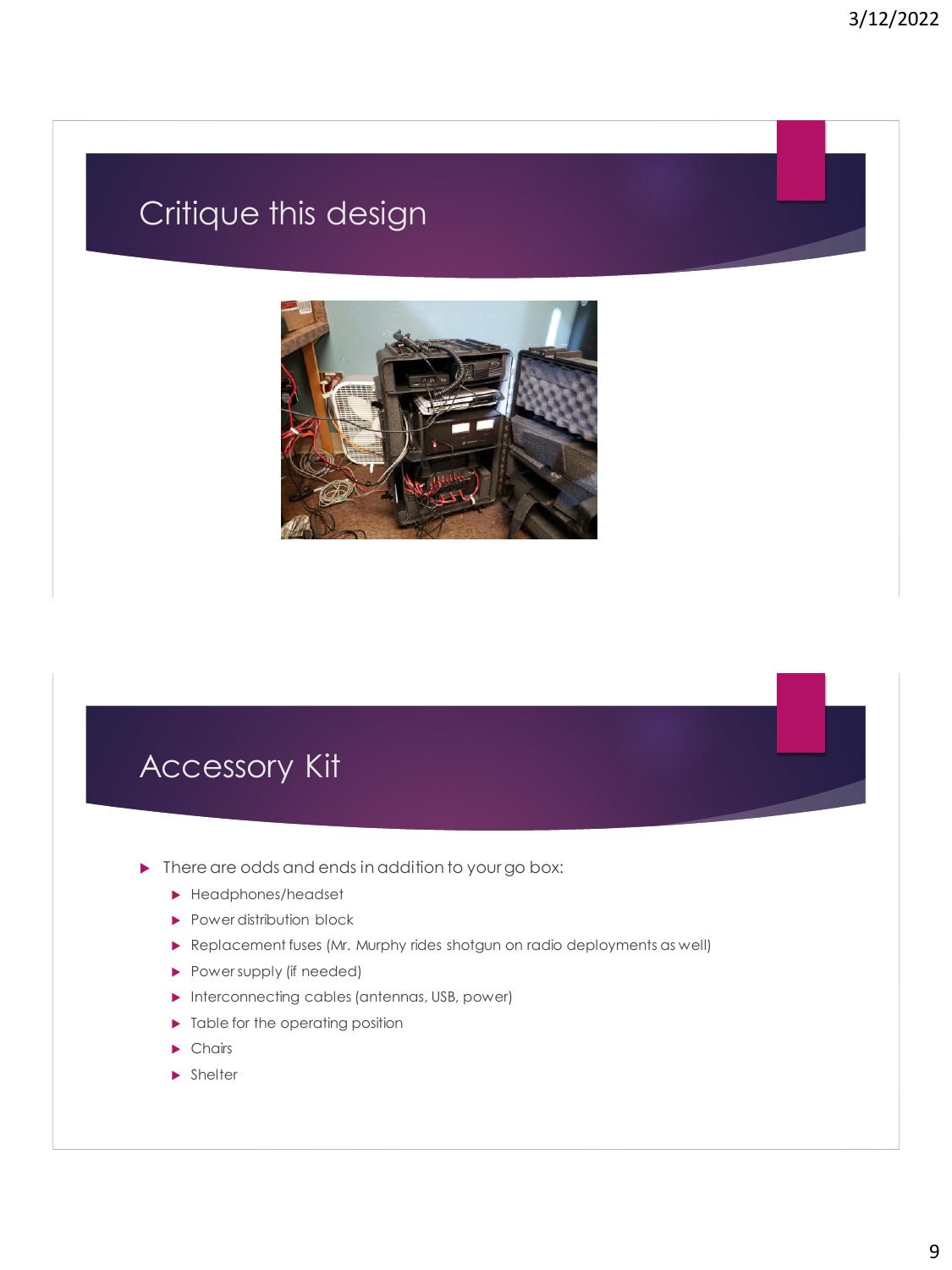## And an antenna



You'll also need a portable antenna

## My Main Go Box